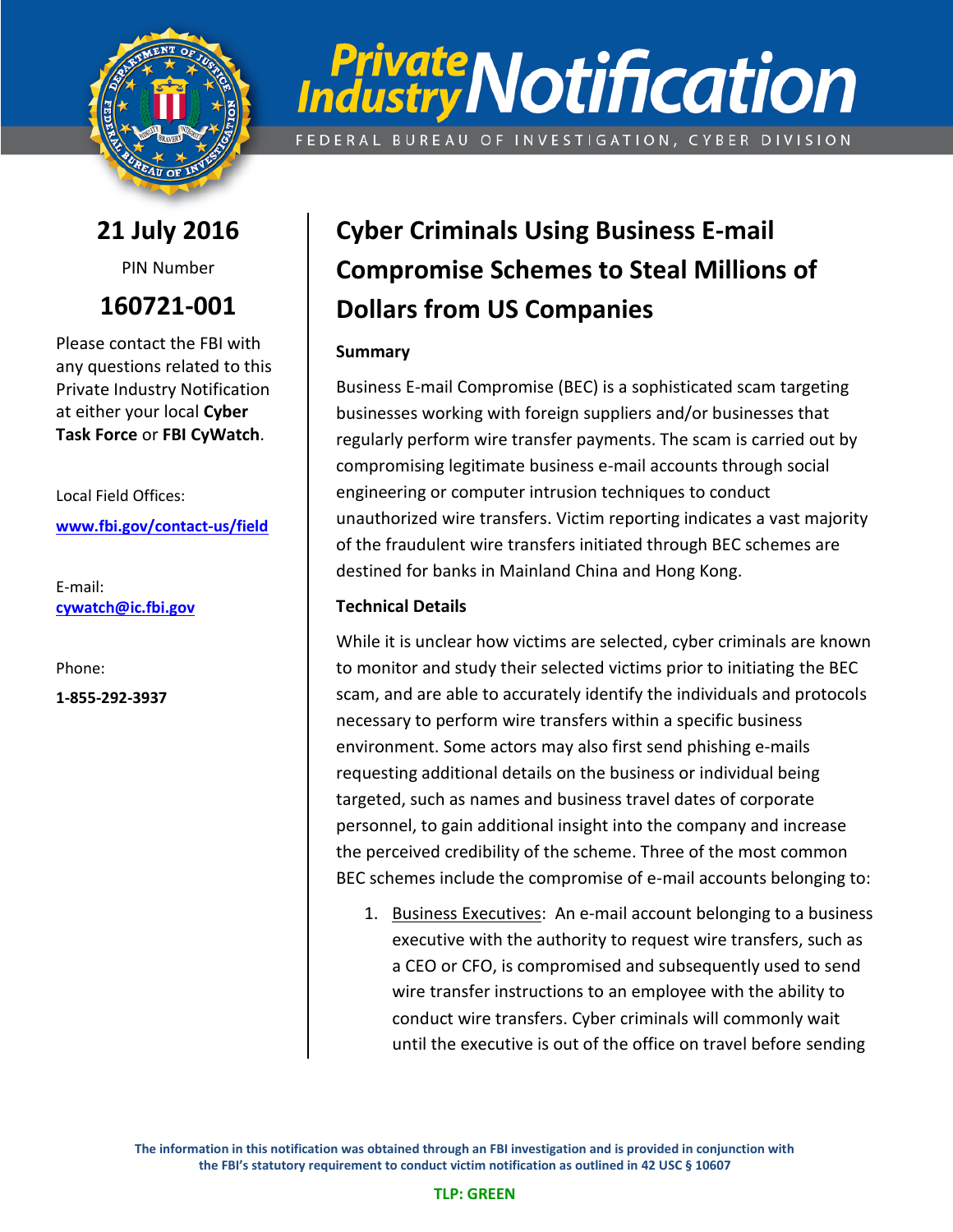wire transfer instructions, making the executive's use of e-mail for official business communications more realistic and simultaneously increasing the difficulty of identifying the transaction as fraudulent.

- 2. Vendors: An e-mail account belonging to a vendor that receives payments through wire transfers is compromised and subsequently used to send messages to clients, instructing them to send all future wire transfers to a new bank account that is under the cyber criminal's control. As the actual wire transfer requests and payments remain legitimate, the fraud may be harder to detect until the vendor inquires about the missing payments.
- 3. Employees: A personal e-mail account belonging to an employee that sends invoice payment requests is compromised and subsequently used to send instructions to vendors identified through the employee's contact list requesting payments be made to accounts under the cyber criminal's control.

#### **Threat**

The FBI tracked a total of 44 fraudulent wire transfers provided through victim reporting that occurred as a result of BEC between 9 December 2015 and 9 March 2016 totaling \$75,657,487. The wire transfers averaged approximately \$1.7 million, and the largest attempted wire transfer was over \$19.8 million. Most of these BEC incidents involved the compromise of an email account belonging to a CEO/CFO and the subsequent use of that account to e-mail wire transfer instructions to an employee with the ability to conduct wire transfers.

Cyber criminals primarily deceived victims into sending funds to beneficiary accounts in Hong Kong and Mainland China, accounting for 31 of the 44 transactions and approximately 84 percent of the stolen funds. 56 percent of the fraudulent wire transfers sent to Hong Kong were sent to beneficiary accounts at The Hongkong [ sic ] and Shanghai Banking Corporation (HSBC) while beneficiary accounts at Hang Seng Bank received the second most at only 17 percent. Beneficiary accounts located in Hong Kong and Mainland China exacerbates the BEC threat due to limited opportunities to deter actors and restore stolen funds to victims.

For a more comprehensive description of BEC schemes and additional BEC loss statistics, see Public Service Announcement (PSA) I-061416-PSA on www.ic3.gov.

**The information in this notification was obtained through an FBI investigation and is provided in conjunction with the FBI's statutory requirement to conduct victim notification as outlined in 42 USC § 10607**

#### **TLP: GREEN**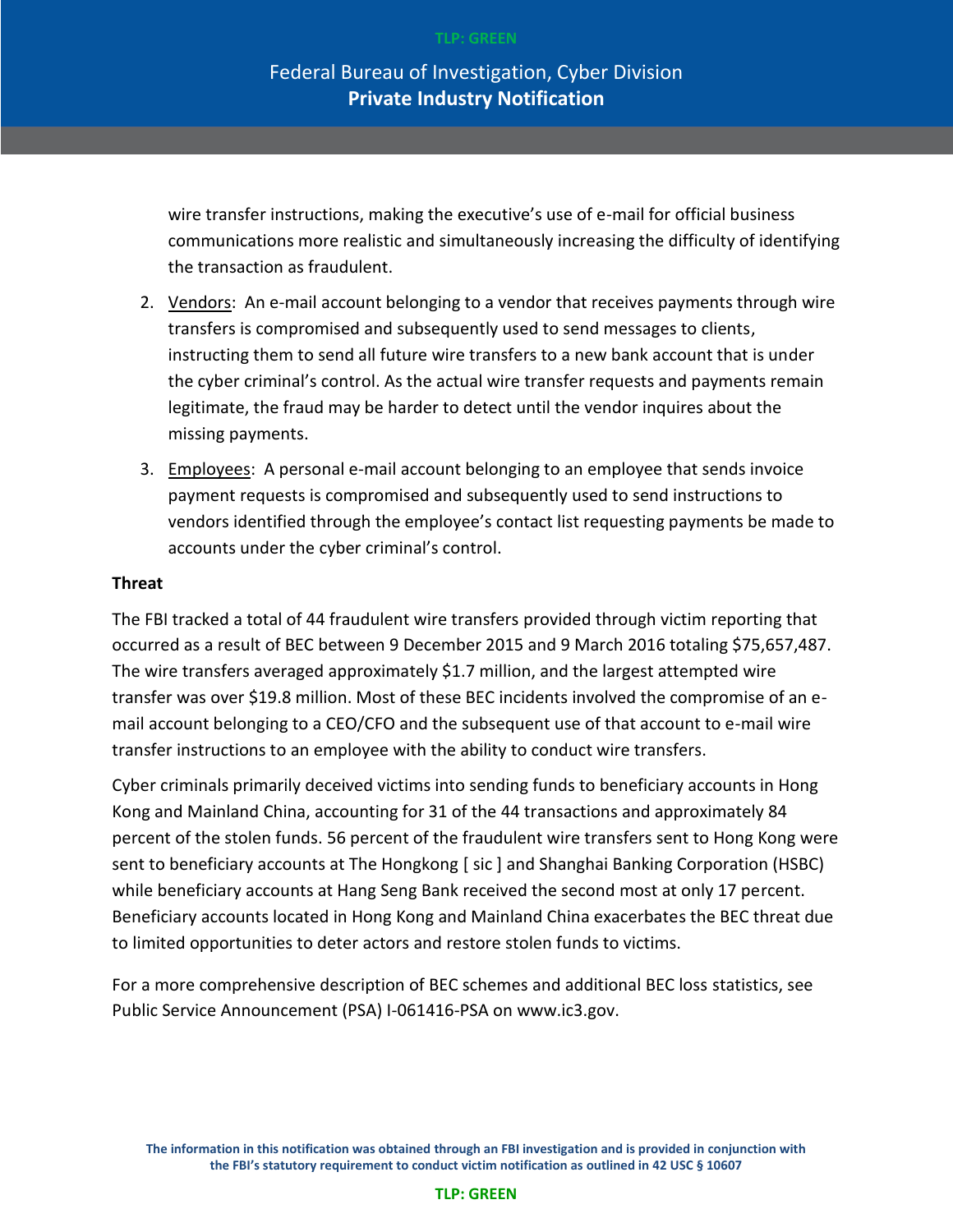#### Federal Bureau of Investigation, Cyber Division **Private Industry Notification**

#### **Defense**

Precautionary measures to prevent falling victim to BEC schemes include:

- Carefully scrutinize all e-mail requests for wire transfers to determine if the requests are out of the ordinary.
- Confirm wire transfer instructions with the requester, especially when the requester is out of the office, using an alternate and previously established communication avenue to avoid the fraudster receiving and spoofing the confirmation request.
- Require multiple approval authorities, and establish this procedure in such a way that would be difficult for fraudsters to discover.
- Question any variations to typical business practices and wire transfer activity, such as a current business contact suddenly asking to be contacted via their personal e-mail address when all previous official correspondence has been through a company e-mail address.
- Be suspicious of requests for secrecy or pressure to take action quickly.
- Scrutinize e-mail addresses for accuracy and be aware of small changes that mimic legitimate addresses, such as single characters that have been added, removed, or duplicated in the local segment of the address, or a change in the hostname.
	- o Local Example: "username@abc.com" vs. "userrname@abc.com"
	- o Hostname Example: "username@abc.com" vs. "username@def.com"
- Create intrusion detection system rules that flag e-mails with extensions that are similar to company e-mail extensions.
	- o Example: "abc\_company" vs. "abc-company"
- Register all company domains that are slightly different than the actual company domain.
- Use discretion when posting to social media and company Web sites, especially job duties/descriptions, hierarchal information, and out-of-office details.

#### **What to do if you are a victim**:

If funds are transferred to a criminal account, it is imperative to act quickly:

- Contact your financial institution immediately upon discovering the fraudulent transfer.
- Request that your financial institution contact the corresponding financial institution where the fraudulent transfer was sent.

**The information in this notification was obtained through an FBI investigation and is provided in conjunction with the FBI's statutory requirement to conduct victim notification as outlined in 42 USC § 10607**

#### **TLP: GREEN**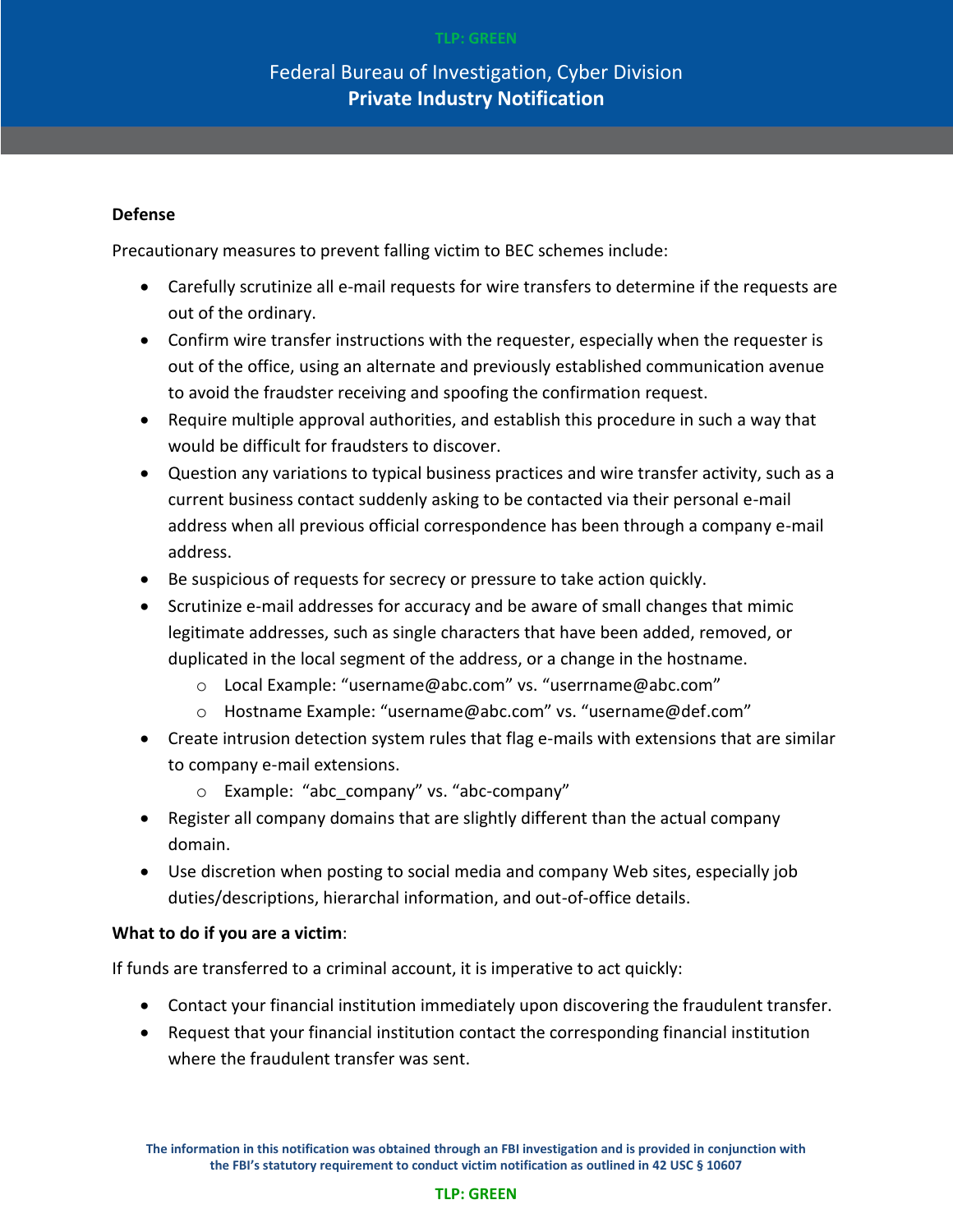#### **TLP: GREEN**

#### Federal Bureau of Investigation, Cyber Division **Private Industry Notification**

- Contact your local FBI office. The FBI, working with the United States Department of Treasury Financial Crimes Enforcement Network (FinCEN), might be able to help return or freeze the funds.
- File a complaint, regardless of dollar loss, with www.bec.ic3.gov.

When contacting law enforcement or filing a complaint with IC3, it is important to identify your incident as "BEC" and also consider providing the following information:

- Originating<sup>a</sup> business name
- Originating financial institution name and address
- Originating account number
- Recipient<sup>b</sup> name
- Recipient financial institution name and address
- Recipient account number
- Correspondent bank if known or applicable
- Dates and amounts transferred
- IP and/or e-mail address of fraudulent e-mail
- Incorrectly formatted invoices or letterheads
- Requests for secrecy or immediate action
- Unusual timing, requests, or wording of the fraudulent phone calls or e-mails
- Poorly worded or grammatically incorrect e-mails
- Reports of any previous e-mail phishing activity
- Description of any phone contact, including frequency and timing of calls
- Phone numbers of the fraudulent phone calls
- Foreign accents of the callers

#### **Reporting Notice**

 $\overline{\phantom{a}}$ 

The FBI encourages recipients of this document to report information concerning suspicious or criminal activity to their local FBI field office or the FBI's 24/7 Cyber Watch (CyWatch). Field office contacts can be identified at www.fbi.gov/contact-us/field. CyWatch can be contacted by phone at 855-292-3937 or by e-mail at CyWatch@ic.fbi.gov. When available, each report

<sup>&</sup>lt;sup>a</sup> The term "Originating" is synonymous with the term "Victim."

<sup>&</sup>lt;sup>b</sup> The term "Recipient" is synonymous with the term "Beneficiary."

**The information in this notification was obtained through an FBI investigation and is provided in conjunction with the FBI's statutory requirement to conduct victim notification as outlined in 42 USC § 10607**